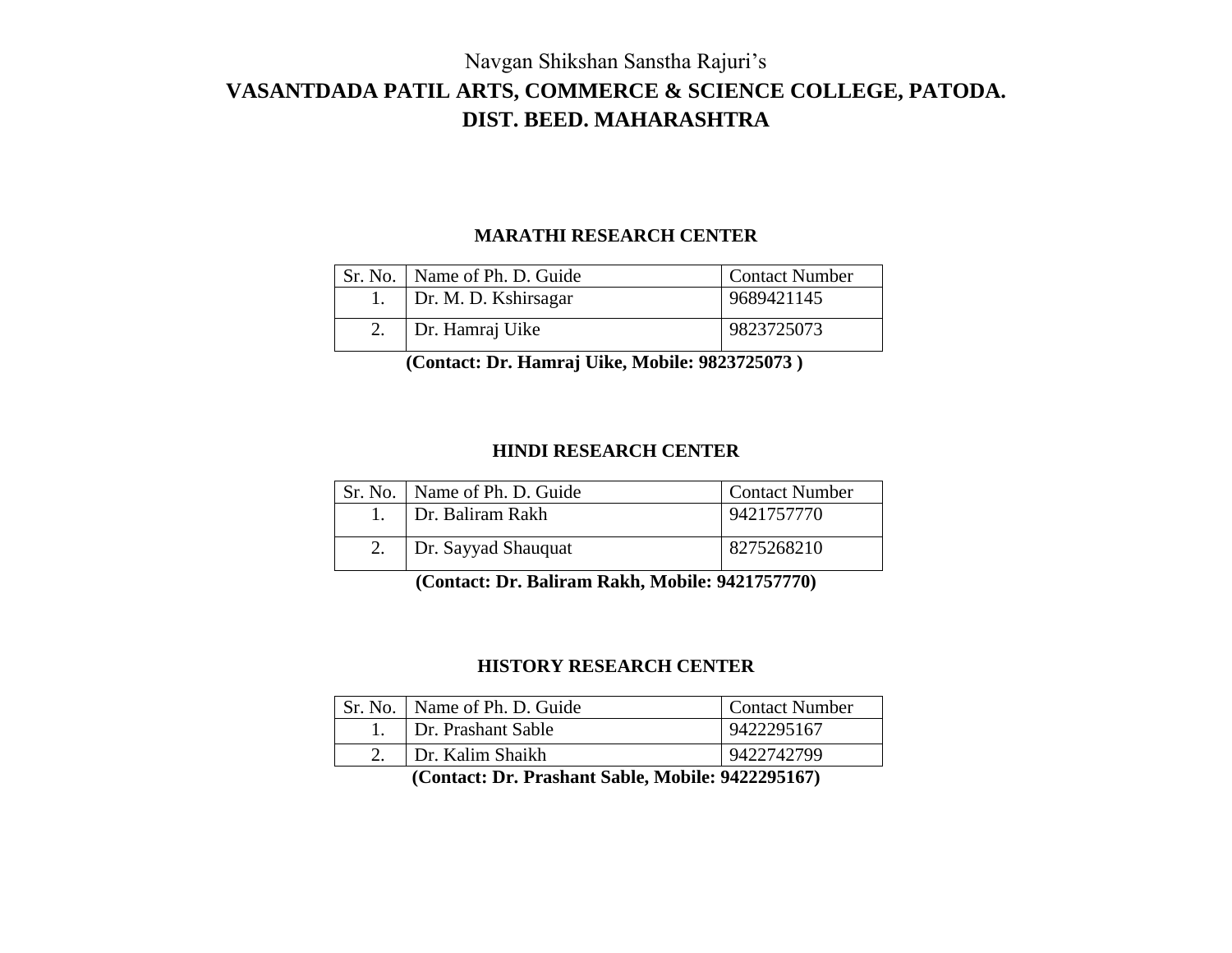#### **POLITICAL SCIENCE RESEARCH CENTER**

| Sr. No. | Name of Ph. D. Guide | <b>Contact Number</b> |
|---------|----------------------|-----------------------|
|         | Dr. Mahadeo Munde    | 9421351010            |
|         | Dr. Suhas Morale     | 9422242711            |

 **(Contact: Dr. Mahadeo Munde, Mobile: 9421351010)**

#### **ECONOMICS RESEARCH CENTER**

| Sr. No.   Name of Ph. D. Guide | <b>Contact Number</b> |
|--------------------------------|-----------------------|
| Principal Dr. Abasaheb Hange   | 9423715583            |
| Dr. Ashok Korde                | 9423756368            |

 **(Contact: Principal Dr. Abasaheb Hange, Mobile: 9423715583 )**

#### **SOCIOLOGY RESEARCH CENTER**

| Sr. No.   Name of Ph. D. Guide | <b>Contact Number</b> |
|--------------------------------|-----------------------|
| Dr. Y. R. Ghodke               | 9960656882            |
| Dr. R. D. Acharye              | 8788586064            |

 **(Contact: Dr. Y. R. Ghodke, Mobile: 9960656882)**

#### **GEOGRAPHY RESEARCH CENTER**

| Sr. No. | Name of Ph. D. Guide | <b>Contact Number</b> |
|---------|----------------------|-----------------------|
|         | Dr. B. M. Mohite     | 9421339343            |
|         | Dr. D. H. Chaudhari  | 9881510808            |
|         |                      |                       |

 **(Contact: Dr. B. M. Mohite, Mobile: 9421339343)**